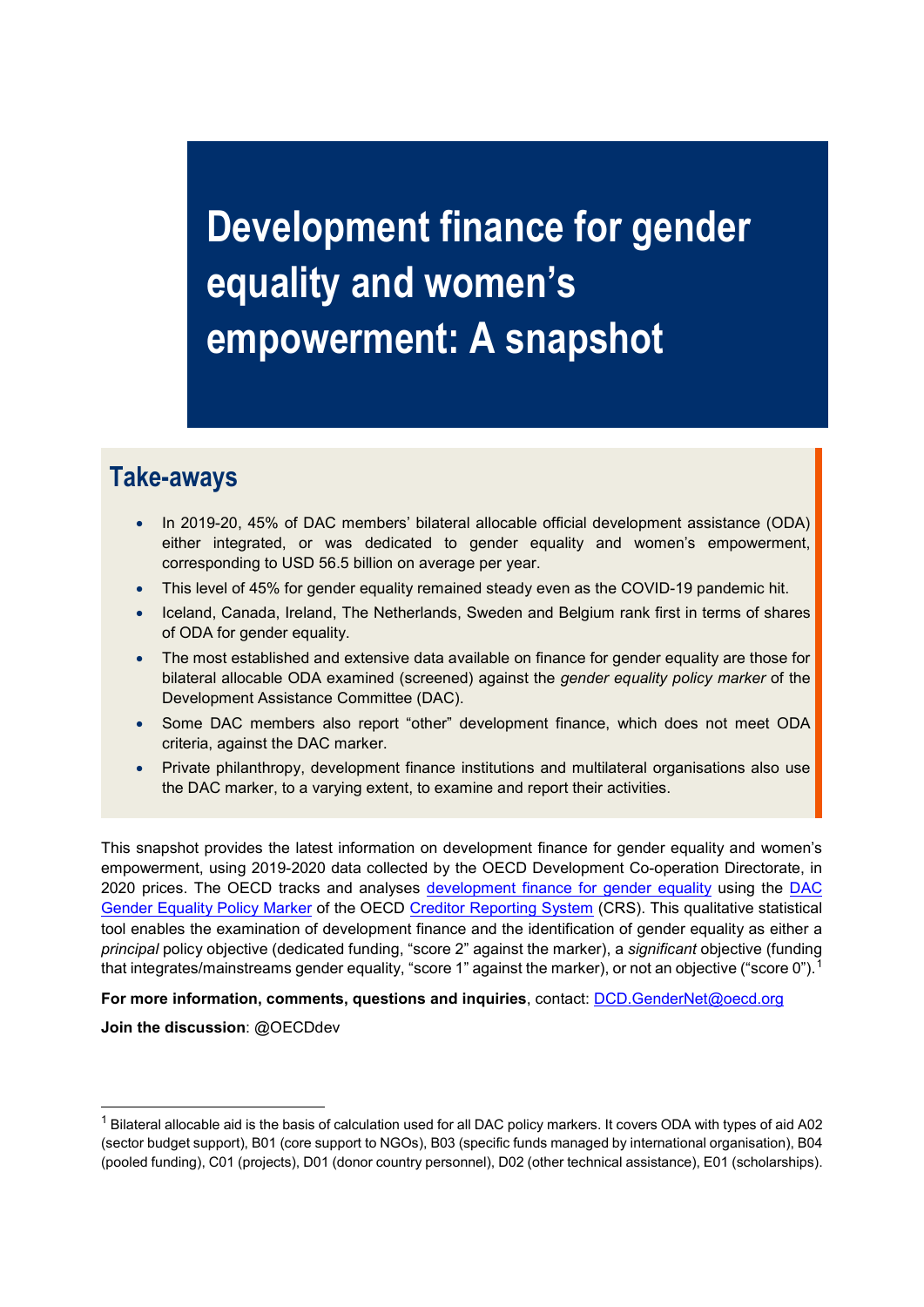

## **Bilateral development finance for gender equality by DAC members**

Bilateral allocable ODA, or aid, for gender equality and women's empowerment is at an historical high level and remained steady at the outset of the COVID-19 pandemic. DAC members committed 45% of their bilateral allocable ODA on average per year in 2019-20 for gender equality. This corresponds to USD 56.5 billion.

As in 2018-19, the bulk was committed to programmes that integrate gender equality as a *significant* policy objective: USD 50.2 billion (40% of total bilateral aid). Support to programmes dedicated to gender equality and women's empowerment as the *principal* objective amounted to USD 6.3 billion per year (5% of total bilateral aid).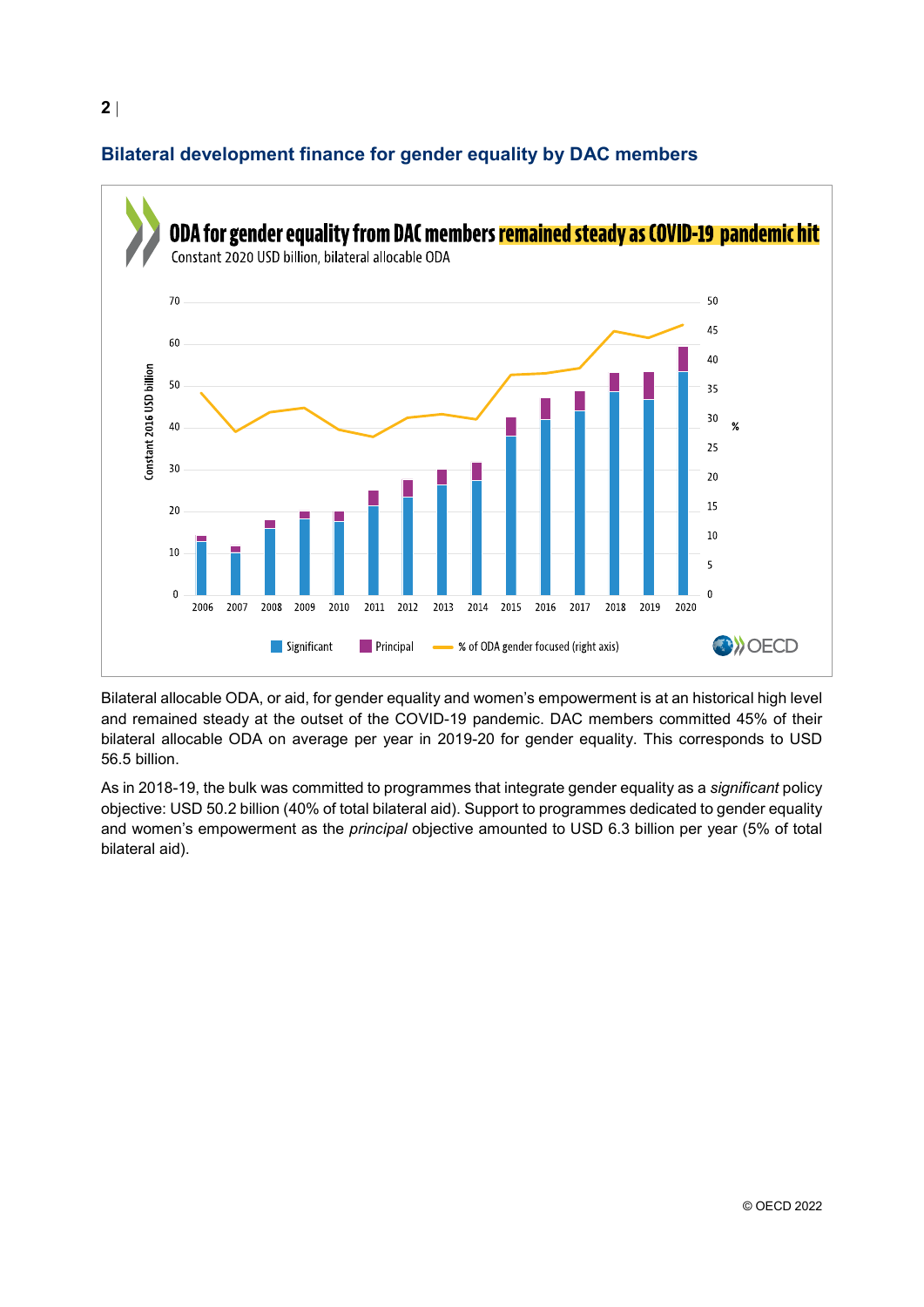

Note: Luxembourg is not included in this table due to the limited share of ODA examined against the DAC gender marker.

The highest *shares* of bilateral allocable aid committed for gender equality in 2019-20 were reported by Iceland and Canada (both 88%), Ireland (80%), The Netherlands (79%), Sweden (77%) and Belgium (76%) indicating an important policy focus for these members. Looking at *volumes* on average per year, the top donors were Germany (USD 9.8 billion on average per year), the EU (USD 9 billion), Japan (USD 7 billion), the United States (USD 6.3 billion), France (USD 5 billion) and the United Kingdom (USD 4.7 billion).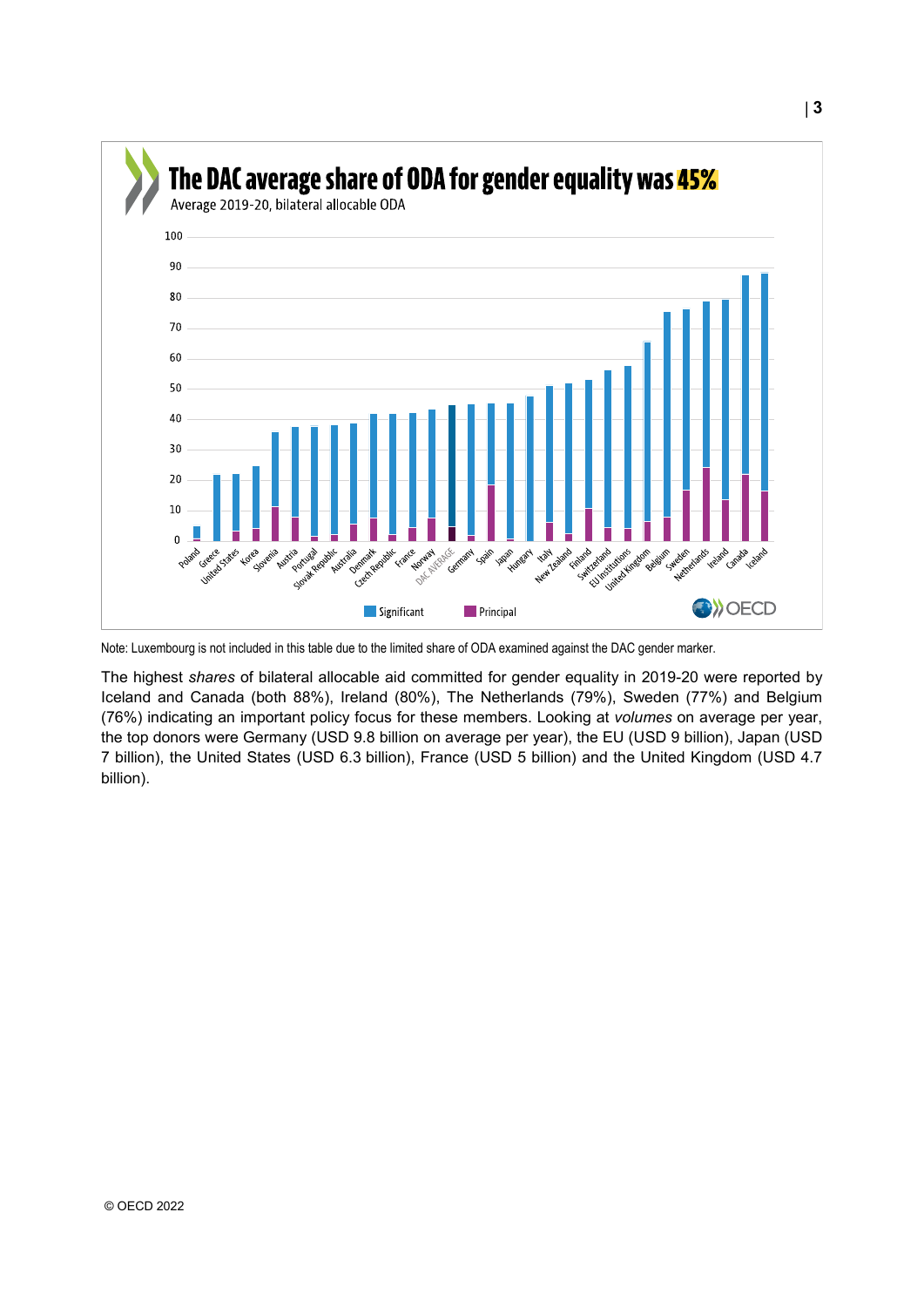# Much of bilateral ODA for gender equality was committed for government and civil society

Constant 2020 USD billion, average 2019-20, bilateral allocable ODA



The sectors with the highest shares (%) of bilateral allocable ODA integrating gender equality (dots in the figure) are social infrastructure and services --including employment policies, housing, social protection- agriculture and rural development, and education. The focus on gender equality is particularly low in energy and humanitarian aid.

*Government and civil society* received the highest total volume of bilateral allocable ODA for gender equality and women's empowerment (bars in the figure), at USD 10.7 billion on average per year. In this sector, a dedicated statistical code in the CRS captures support for "women's rights organisations and movements, and government institutions." In 2019-20, an average of USD 809 million per year of bilateral aid went to these organisations and institutions. Bilateral allocable ODA to women's rights organisations and movements – excluding the volumes committed to government institutions (e.g. women's ministries) – was USD 707 million, a rise compared to 2018-19. Another CRS code captures bilateral aid dedicated to ending violence against women and girls, to which DAC members committed USD 429 million on average per year in 2019-20, a decrease compared with 2018-19.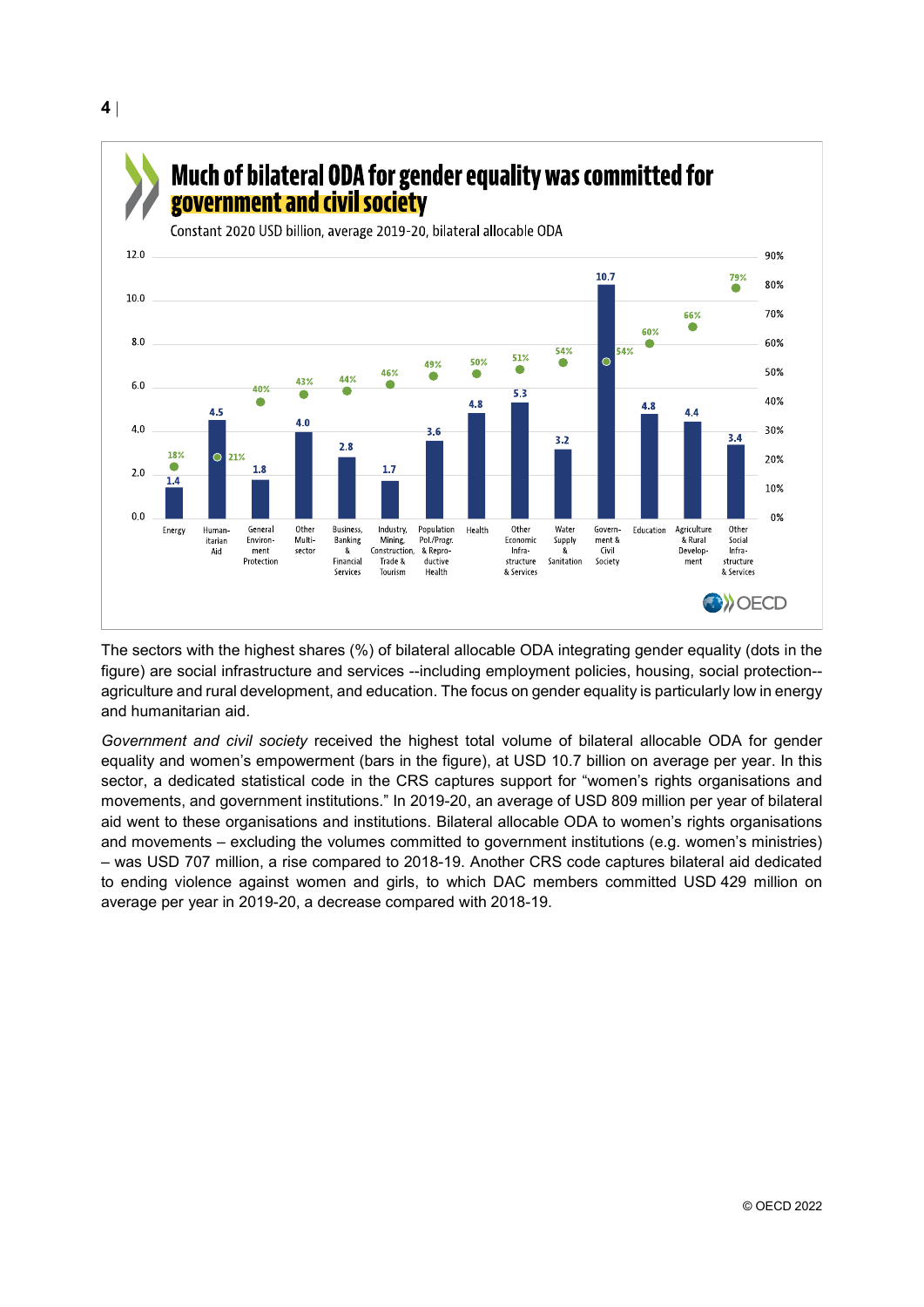

Almost half of DAC members report at least some of their other official flows (OOFs) --that do not meet ODA criteria-- to the OECD. They amounted to USD 7.8 billion on average per year in 2019-20, three quarters of which were also examined against the gender marker, which helps paint an accurate picture.

In 2019-20, the total reported OOFs that integrated or were dedicated to gender equality and women's empowerment was USD 2.5 billion, corresponding to 32% of total bilateral OOFs. They include contributions, often by DAC members' development finance institutions (DFI), for example to investment funds lending money to micro-finance institutions and farmers' co-operatives, or funds investing in financial and health services.

#### *The* **2X Challenge** *to increase gender lens investing*

*The share of other official flows examined against the DAC gender equality policy marker is likely to increase over the coming years, given the commitment by DFI members of the* 2X Challenge *to align their "gender lens investing criteria" with the DAC marker. The* 2X Challenge *calls for the G7 and other DFIs to collectively mobilise billions in order to provide women in developing country markets with improved access to leadership opportunities, quality employment, finance, enterprise support, as well as products and services that enhance economic participation and access.*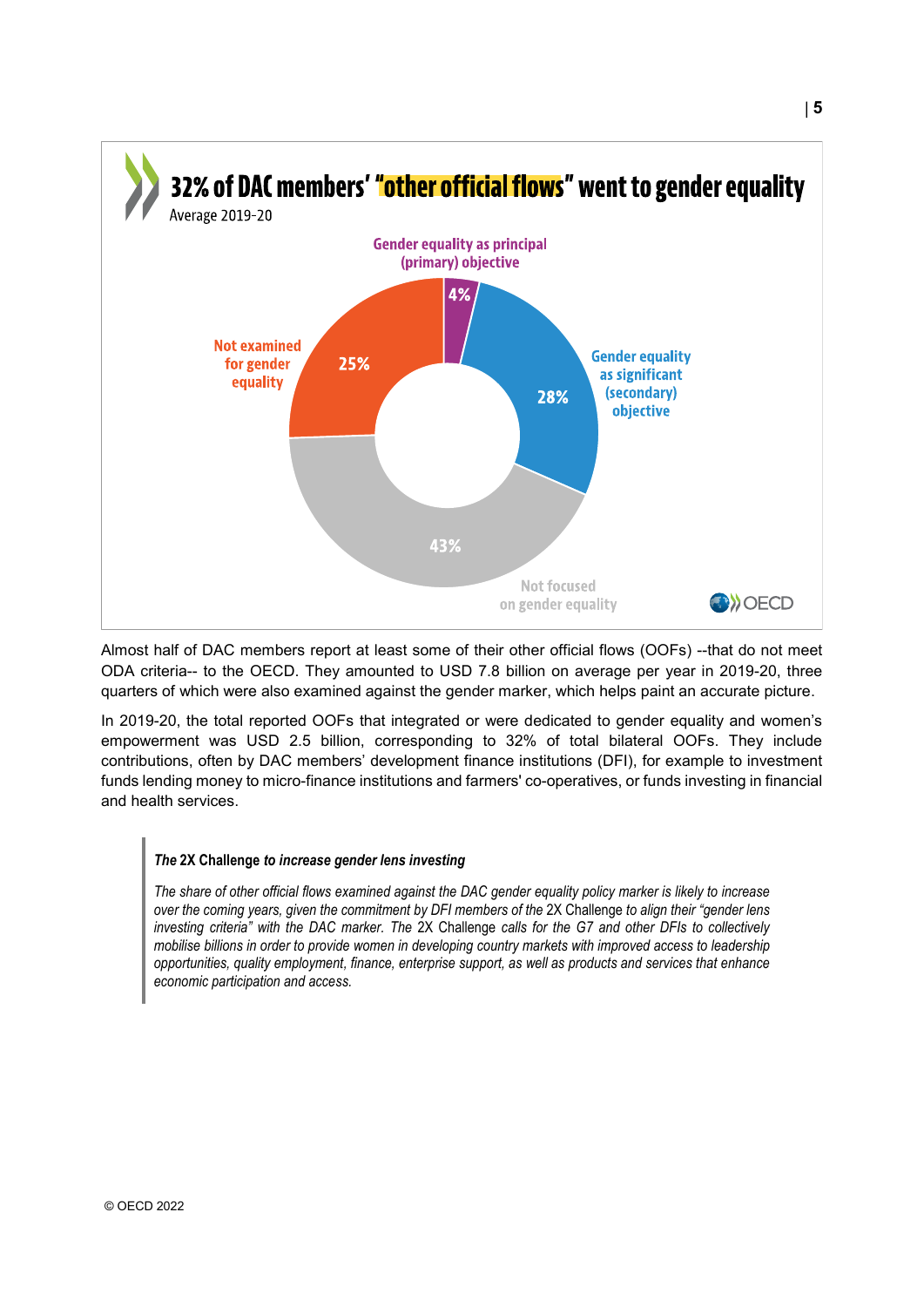![](_page_5_Figure_0.jpeg)

### **Financial flows for gender equality from private philanthropy**

Forty-three private foundations examined and reported their financing for gender equality to the OECD using the DAC gender equality policy marker. Out of the total of USD 9.5 billion provided annually over 2019-20**,** USD 2.3 billion integrated or were dedicated to gender equality, i.e. 25% of the total, similar to the previous period. The Gates Foundations contributed USD 839 million on average per year, making it the biggest gender equality funder among private foundations.

### More private flows mobilised by public development finance **could be examined** for gender equality Total private flows mobilised by DAC members' public development finance, 2019-2020 **Gender equality as principal**  $2%$ (primary) objective **Gender equality as significant** (secondary) objective 12% **Not examined** for gender equality 18% 68% Not focused on gender equality **O**>OECD

### **Some scope for progress on data reporting**

The OECD collects information about the flows mobilised from private actors by DAC members' public development finance (ODA or other flows). However, in 2019-2020, only about one third were examined against the DAC gender equality policy marker. Of these, USD 2.7 billion were reported as integrating gender equality or having ODA dedicated to these issues. This represents 14.5% of the total private flows mobilised, up from 11% in 2018-19. DAC members can do significantly more to increase the share of private flows mobilised examined against the marker.